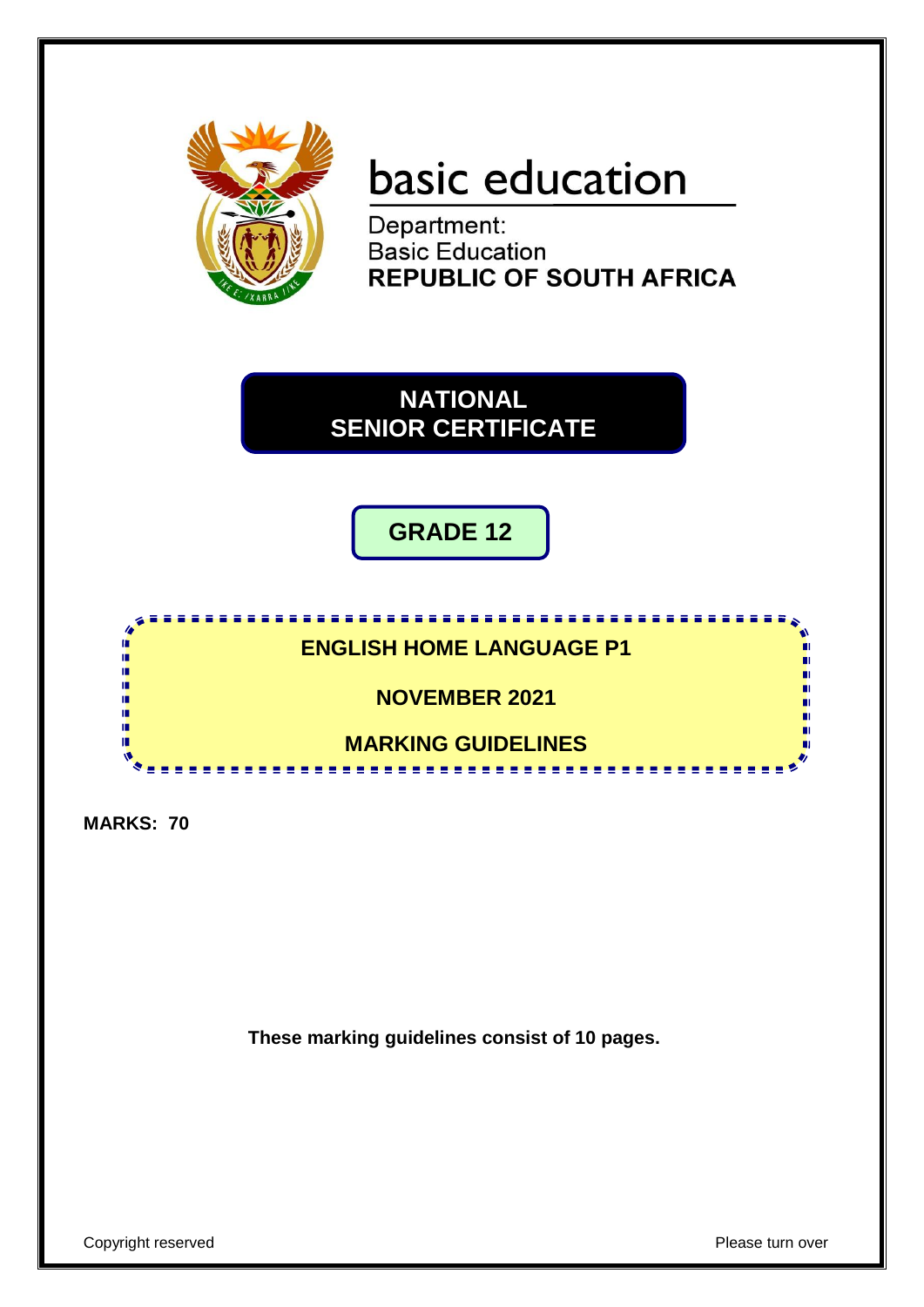#### **NOTE:**

- **These marking guidelines are intended as a guide for markers.**
- **It is by no means prescriptive or exhaustive.**
- **Candidates' responses should be considered on merit.**
- **Answers should be assessed holistically and points awarded where applicable in terms of decisions taken at the standardisation meeting.**
- **The marking guidelines will be discussed before the commencement of marking.**

## **INSTRUCTIONS TO MARKERS**

#### **Marking the comprehension:**

- Because the focus is on understanding, incorrect spelling and language errors in longer responses should not be penalised unless such errors change the meaning/understanding. (Errors must still be indicated.)
- If a candidate uses words from a language other than the one being examined, disregard those words, and if the answer still makes sense, do not penalise. However, if a word from another language is used in a text and required in an answer, this will be acceptable.
- For **open-ended questions**, no marks should be awarded for YES/NO or I AGREE/I DISAGREE. The reason/substantiation/motivation is what should be considered.
- No marks should be awarded for TRUE/FALSE or FACT/OPINION. The reason/ substantiation/motivation is what should be considered.
- When one-word answers are required and the candidate gives a whole sentence, mark correct provided that the correct word is underlined/highlighted.
- When two/three facts/points are required and a range is given, mark **only** the first two/three.
- Accept dialectal variations.
- For multiple-choice questions, accept BOTH the letter corresponding to the correct answer AND/OR the answer written out in full.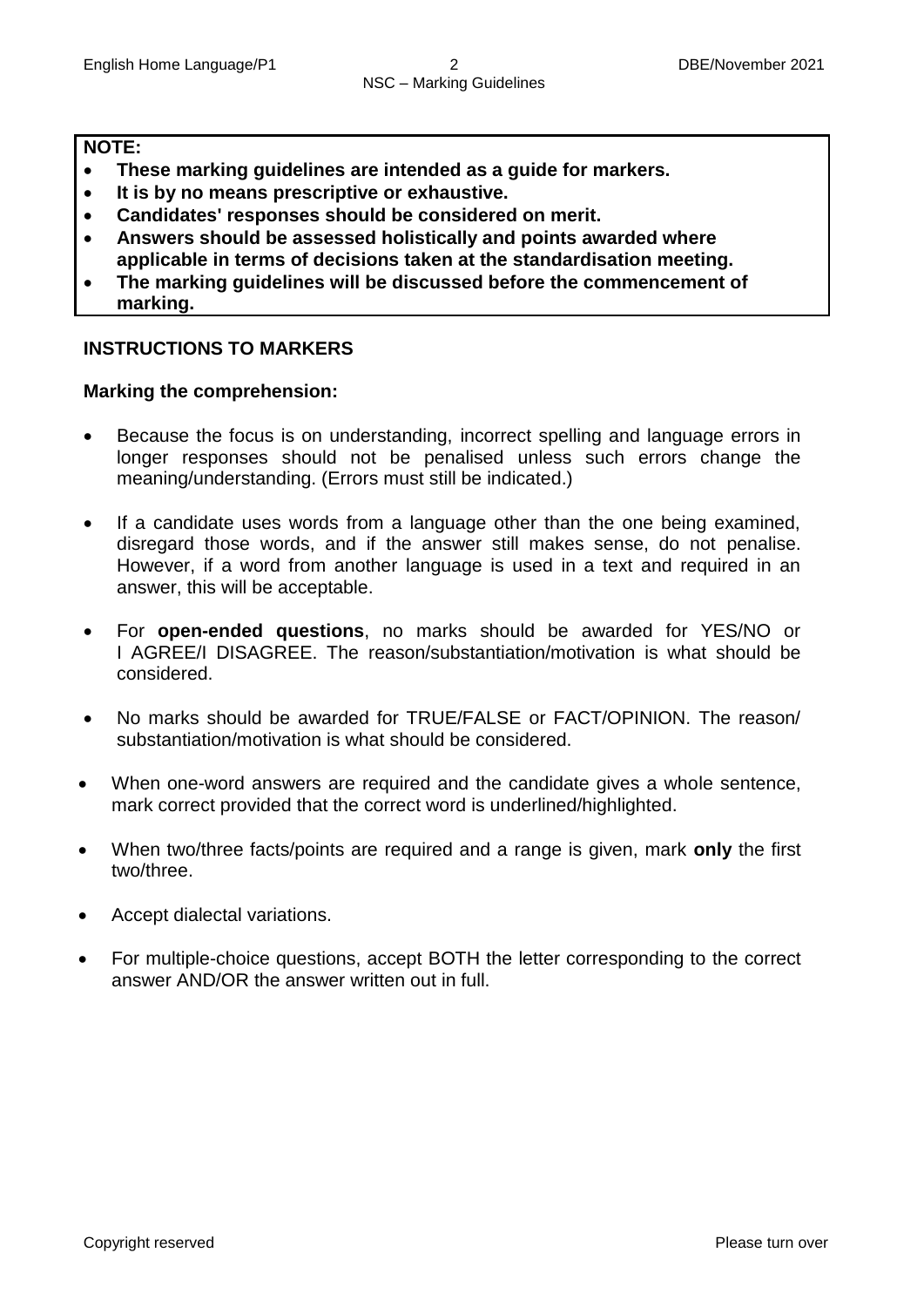#### **SECTION A: COMPREHENSION**

#### **QUESTION 1: READING FOR MEANING AND UNDERSTANDING**

1.1 The writer's message is that world leaders are meeting to discuss climate threats, but are not showing any sense of urgency in dealing with the matter.

[Award 2 marks only if both ideas are discussed.] (2)

1.2 The writer is dismissive/contemptuous/scornful of the immature behaviour of the politicians.

[Credit valid alternative responses.] (2)

- 1.3 The common factor among all the participants is that they are either young or have young children, implying that the preservation of the Earth is crucial for future generations./Young people are committed to making a change toward preserving the earth for future generations. (2)
- 1.4 When humankind was primitive, a 'child', the destruction that was caused was minimal: 'it had limited capacity to harm'. In recent centuries, humankind's reckless destruction, likened to 'wild adolescence', has wrought irreversible damage. Humankind has no qualms about the destruction of the Earth, and pays no attention to those who point out the likely consequences of their actions.

[Award 3 marks only if both aspects are discussed.] [Award no more than 2 marks if only one aspect is discussed.] (3)

1.5 The urgency of recognising the peril is foregrounded by emotively charged words ('on the brink') and ('act with restraint') in addressing the 'vulnerability' of the climate./The adjective 'dire', in conjunction with the list of disasters ('floods, fire … super-storms') is intended to convey his feelings about the harsh reality of climate change, so that the reader will act responsibly.

> [Award 3 marks for two examples of diction, well-discussed.] [Award 3 marks for one example of diction, fully discussed.] (3)

1.6 The writer gives instructions in a prescriptive/commanding/persistent/urgent/ motivational tone in, 'We must expand our imaginations' and 'Those who come … cannot just annihilate'. The writer urges the reader to take action by repeating, 'we must'. He impresses upon the reader the need for a change in mindset toward climate change.

[Award 1 mark for identification of tone and 2 marks for a comment.] (3)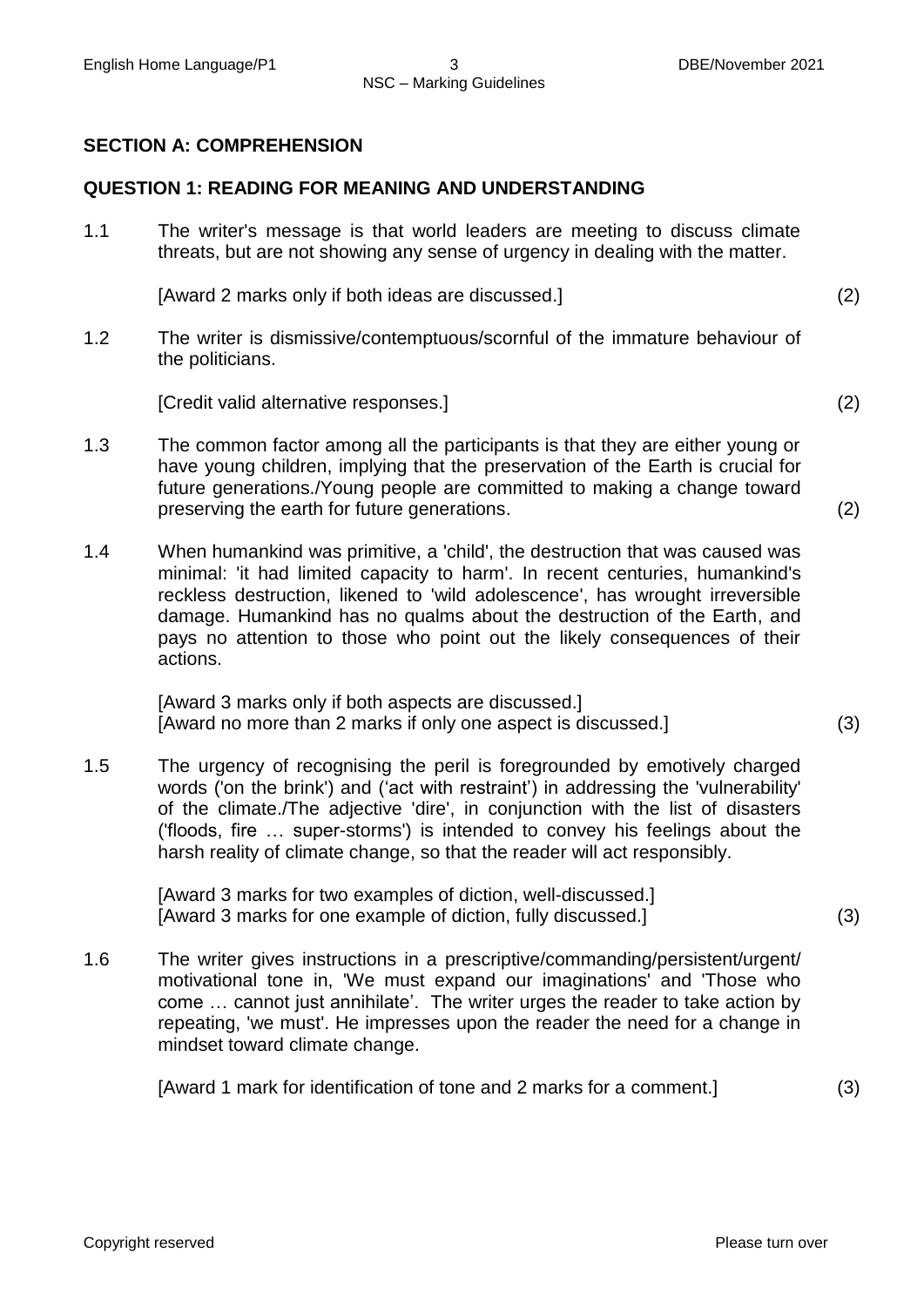1.7 In paragraph 8, the writer depicts the youth as wise citizens who are cognisant of climate change. The youth are imaginative and less affected by economic factors – 'the status quo'. Similarly, the title deems the youth to be the saviours of the planet. The writer's argument throughout the passage has been supported by facts that indict the older generation for their pursuit of wealth at the expense of saving the Earth. The youth, on the other hand, have been shown to stand up for defenceless Mother Earth.

[Award 3 marks only if reference is made to both paragraph 8 and the title.] (3)

1.8 The final sentence leaves no room for debate – it is a resounding vote of confidence in the ability of the youth to lead the revolution to save the planet.[3]/

It is effective, as the sentence sums up the argument that maturity is not synonymous with age, but with wisdom and responsibility.[2]

(3)

[An 'ineffective' response is unlikely; however, treat each response on its merit.]

- 1.9 The two hashtag slogans are Greta's weapons/online tools against the establishment: they represent defiance ('#HowDareYou!') and a call to action ('#Action!')./The resistance movement's slogans are depicted as physical weapons/online tools. (2)
- 1.10 The global establishment (businessman) is depicted as an elevated, indomitable figure.
	- Greta is presented as a small individual, who has struck the head of her opposition.
	- Greta is looking at the man directly, indicating her fearlessness.
	- Struck by the speech bubble, the man is toppling backwards over the brink of the cracked crust of the Earth.
	- The positioning of these characters successfully conveys the potent impact of the youth on those who destroy the Earth.

[Award 3 marks only if reference is made to BOTH characters and a comment ensues.] [Credit valid alternative responses.] (3)

1.11 Paragraph 7 of Text A focuses on the leading role that young people are playing in saving the planet. Text B fully supports the message in paragraph 7 of Text A. In Text B, Greta challenges the status quo and is undaunted by the power of global corporates who are compromising the environment. Her 'environmental maturity' and 'leadership' are evident. Her action in Text B emanates from her understanding 'the gravity and scale of the catastrophe'.

> The businessman/politician in Text B represents those who wield corporate power on boards, cast votes and own shares, referenced in paragraph 7. Despite their unlimited powers, they cannot withstand the young activists, who may be 'less visible', but are 'no less committed'.

[Award 4 marks only if the candidate has referred to BOTH texts.] (4)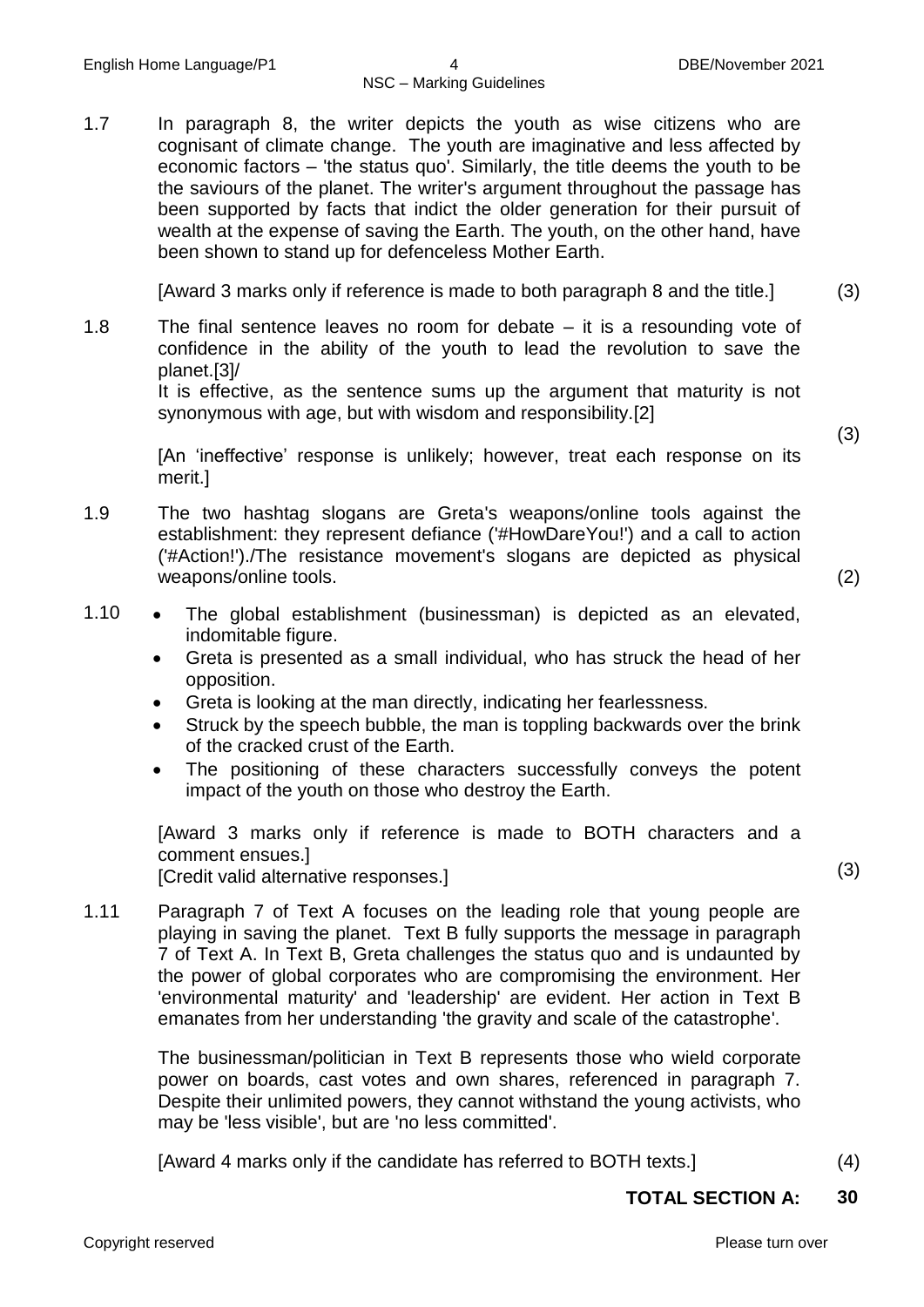## **SECTION B: SUMMARY**

#### **QUESTION 2: SUMMARISING IN YOUR OWN WORDS**

Use the following main points that the candidate should include in the summary as a **guideline**.

Any 7 valid points are to be credited in paragraph-form.

(Sentences and/or sentence fragments must be coherent.)

| NO.            | <b>QUOTATIONS</b>                                                                                                                                                                                                                                                                                                   | NO.            | <b>POINTS</b>                                                                                          |
|----------------|---------------------------------------------------------------------------------------------------------------------------------------------------------------------------------------------------------------------------------------------------------------------------------------------------------------------|----------------|--------------------------------------------------------------------------------------------------------|
| $\mathbf{1}$   | 'Researchers have studied what they term<br>'rumour cascades'. A cascade starts with a<br>Twitter user making an assertion about a topic<br>- with words, images or links - and continues<br>in an unbroken chain of retweets.'                                                                                     | $\mathbf{1}$   | Researchers focused on the chain<br>reaction caused by a point made<br>by a Twitter user.              |
| $\overline{2}$ | 'The researchers analysed cascades about<br>that<br>stories<br>six<br>fact-checking<br>news<br>organisations agreed were true or agreed were<br>false.'                                                                                                                                                             | 2              | Organisations were appointed by<br>the researchers to verify the<br>authenticity of the stories.       |
| 3              | 'The study found that 'falsehood diffused<br>significantly farther, faster, deeper and more<br>broadly than truth in all categories<br>of<br>information.'                                                                                                                                                          | 3              | Research<br>revealed that false<br>news spread more rapidly and<br>pervasively than authentic news.    |
| $\overline{4}$ | 'Of all categories of fake news, false political<br>news reached more people faster and went<br>deeper into the networks than any other<br>category of false information.'                                                                                                                                          | 4              | Fabricated political news spreads<br>faster than any other kind of<br>untrue news.                     |
| 5              | 'The study compared the emotional content of<br>replies to true and false rumours by using<br>about 32 000 Twitter hashtags and a lexicon of<br>about 140 000<br>English words<br>that<br>are<br>associated with eight basic emotions: anger,<br>fear, anticipation, trust, surprise, sadness, joy<br>and disgust.' | 5              | Researchers analysed replies to<br>rumours by studying hashtags<br>and emotionally-charged words.      |
| 6              | 'Were automated processes, or 'bots', the main<br>in spreading falsity? No $-$<br>culprits<br>the<br>found<br>researchers<br>that<br>humans<br>were<br>responsible for spreading false news.'                                                                                                                       | 6              | People,<br>not<br>robots,<br>are<br>responsible for spreading<br>fake<br>news.                         |
| $\overline{7}$ | 'The researchers were more interested in<br>identifying the factors that spread true and<br>false news; they included interviews with<br>users, surveys, lab experiments and neuro-<br>imaging.'                                                                                                                    | $\overline{7}$ | Various methodologies were used<br>to isolate the factors causing the<br>spread of fake news.          |
| 8              | drive<br>misallocation<br>'False<br>of<br>can<br>news<br>resources during terror attacks and natural<br>misalignment of business<br>disasters;<br>the<br>investments, and misinformed elections.'                                                                                                                   | 8              | False<br>lead<br>news<br>can<br>to<br>devastating financial and political<br>consequences for society. |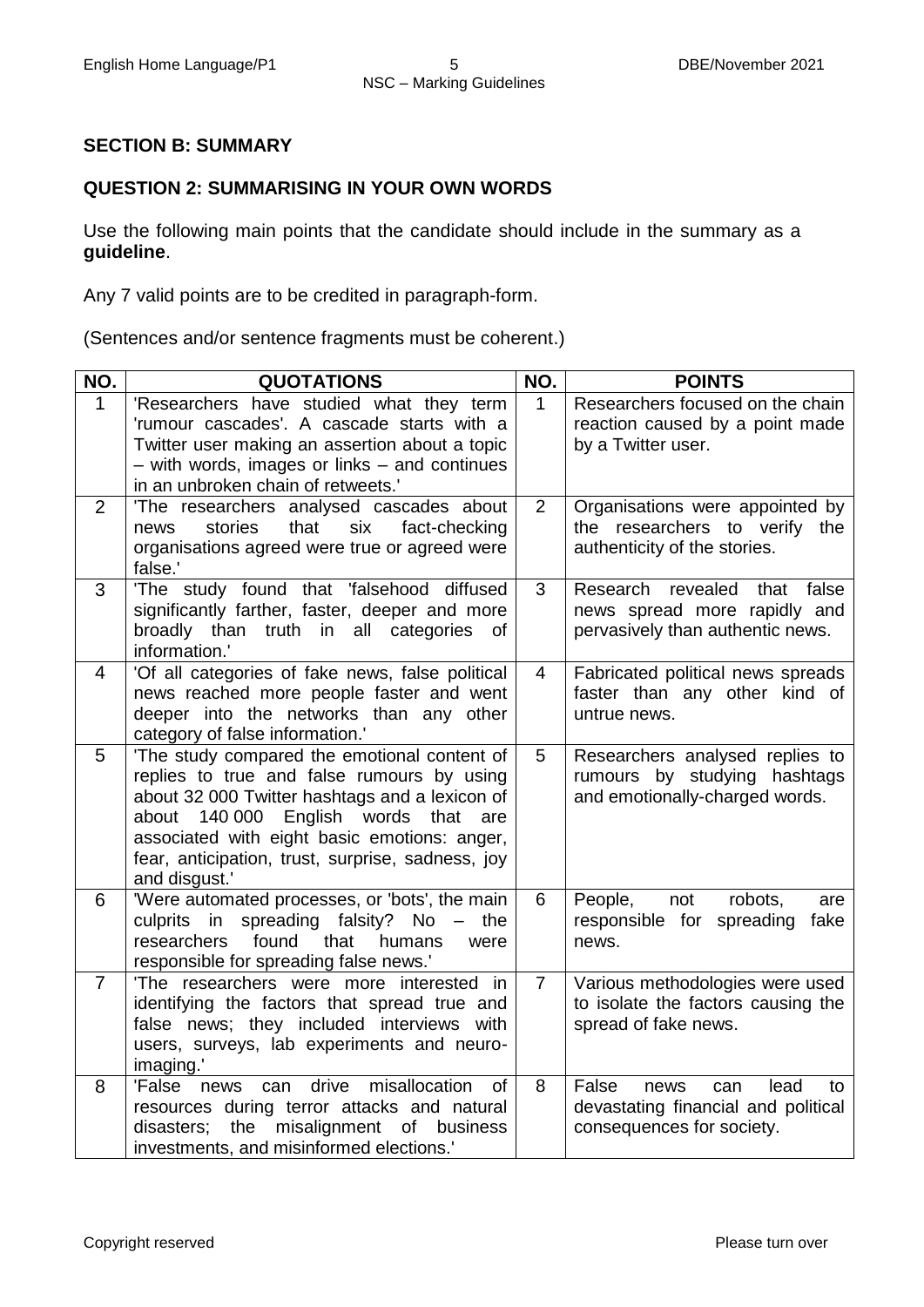| 9  | 'More openness by the social media giants and<br>greater collaboration by them with suitably<br>qualified partners in tackling the problem of<br>fake news is essential.'                                   | 9  | It is essential for social media<br>giants to work together with all<br>concerned to deal with fake news. |
|----|-------------------------------------------------------------------------------------------------------------------------------------------------------------------------------------------------------------|----|-----------------------------------------------------------------------------------------------------------|
| 10 | Traditional journalists are potential partners<br>too. Since they find, check and disseminate<br>news, they are well placed to assess the<br>reliability of the reports they receive.'                      | 10 | Research indicates that<br>journalists can be useful in<br>checking the reliability of news<br>items.     |
| 11 | 'They also attract masses of comments online<br>and generate discussions on social media<br>platforms – they have a clear incentive to<br>maintain trust in their own contributions to<br>democratic life.' | 11 | Journalists have to maintain trust<br>in their own contributions as they<br>generate online discussions.  |

#### **PARAGRAPH-FORM**

**NOTE:** What follows is merely an example. It is not prescriptive and must be used very carefully.

Researchers focused on the chain reaction caused by Twitter users. Subsequently, organisations were appointed by the researchers to verify the stories' authenticity. Research revealed that false news, particularly fabricated political news, spreads more rapidly and pervasively than authentic news. Researchers analysed replies to rumours by studying hashtags and emotionally-charged words. Various methodologies were used to isolate the factors causing the spread of fake news: people, not robots, are responsible for spreading fake news, which can lead to devastating financial and political consequences for society./It is essential for social media giants to work together with all concerned to deal with fake news. Journalists, too, have to ensure the authenticity of the news that they receive and share.

(84/33 words)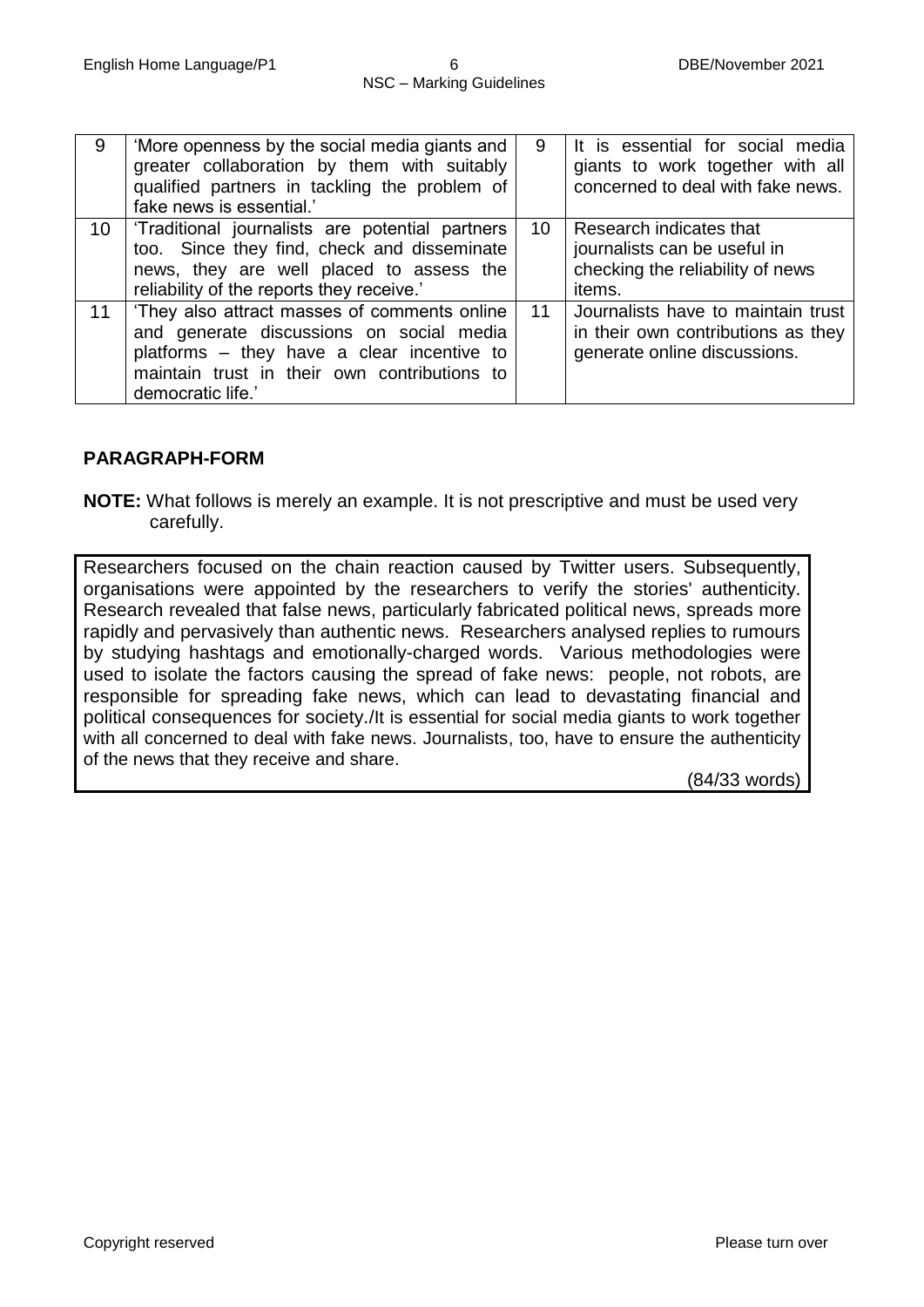#### **Marking the summary:**

Marking is on the basis of the inclusion of valid material and the exclusion of invalid material.

The summary should be marked as follows:

- **Mark allocation:**
	- o 7 marks for 7 points (1 mark per main point)
	- o 3 marks for language
	- o Total marks: 10
- **Distribution of language marks when candidate has not quoted verbatim:**
	- o 1–3 points correct: award 1 mark
	- o 4–5 points correct: award 2 marks
	- o 6–7 points correct: award 3 marks
- **Distribution of language marks when candidate has quoted verbatim:**
	- o 6–7 quotations: award no language mark
	- o 4–5 quotations: award 1 language mark
	- o 2–3 quotations: award 2 language marks

## **NOTE:**

- **Word Count:**
	- o Markers are required to verify the number of words used.
	- o Do not deduct any marks if the candidate fails to indicate the number of words used or if the number of words used is indicated incorrectly. If the word limit is exceeded, read up to the last sentence above the stipulated upper limit and ignore the rest of the summary.

#### **TOTAL SECTION B: 10**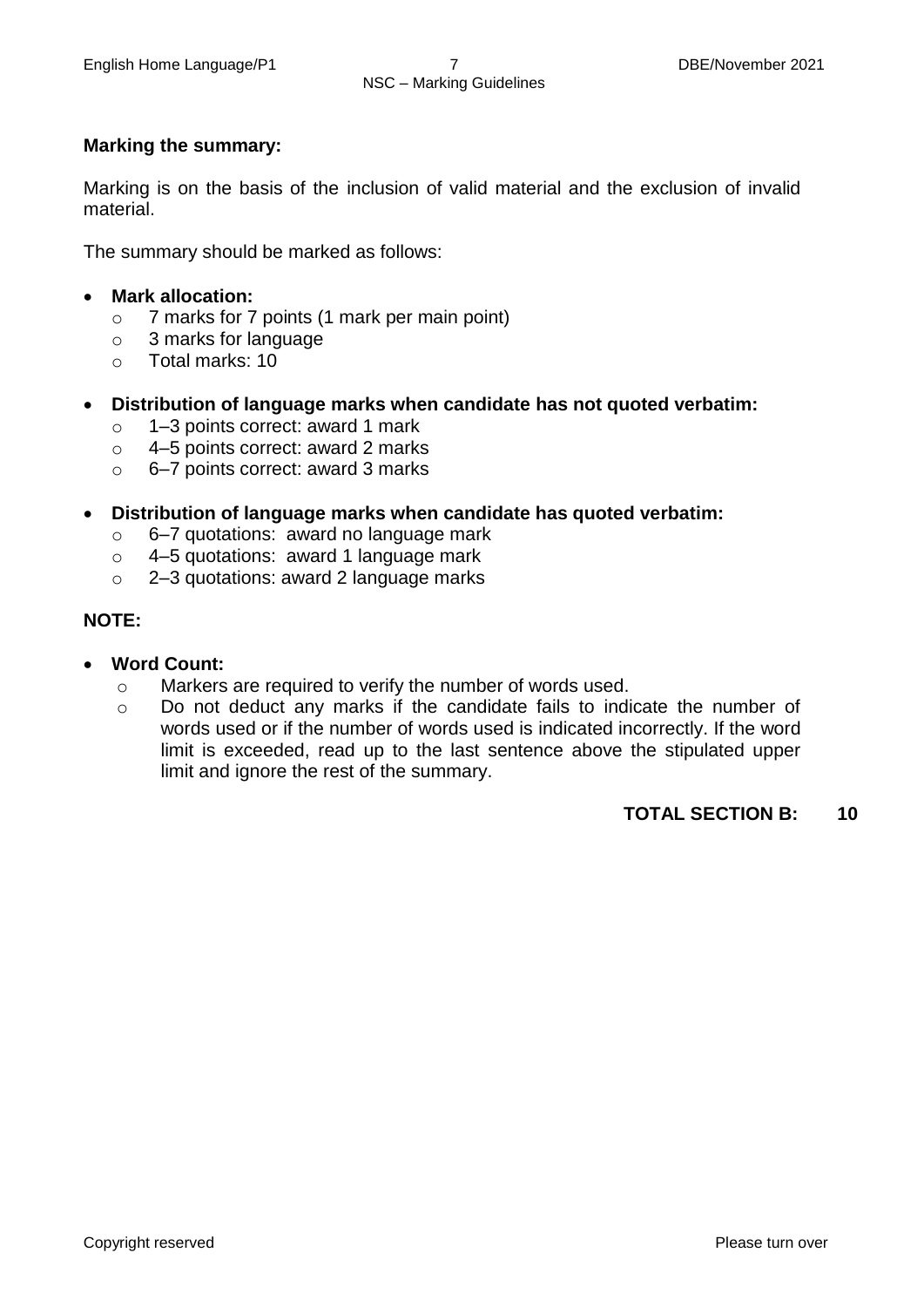# **SECTION C: LANGUAGE IN CONTEXT**

## **Marking SECTION C:**

- Spelling:
	- o One-word answers must be marked correct even if the spelling is incorrect, unless the error changes the meaning of the word.
	- o In full-sentence answers, incorrect spelling should be penalised if the error is in the language structure being tested.
	- o Where an abbreviation is tested, the answer must be punctuated correctly.
- Sentence structures must be grammatically correct and given in full sentences/as per instruction.
- For multiple-choice questions, accept BOTH the letter corresponding to the correct answer AND/OR the answer written out in full as correct.

## **QUESTION 3: ANALYSING ADVERTISING**

3.1 The commanding tone compels the reader to act on the instruction, namely reporting and curtailing bullying.

> [Award 1 mark for the identification of the tone and 1 mark for the explanation.] (2)

3.2 The victim of the bullying is depicted as a puppet and the bully as a puppeteer. By severing the strings, the victim is taking a stand and attempting to break the cycle of bullying. The power of the bully is suggested by the larger-than-life arm. He is in a domineering position above the victim. The silhouette of the victim, a faceless representation of any employee, appeals to a wide audience. The point driven home is that the victim of bullying is the only person who can stop the cycle.

[Award 3 marks for TWO ideas well-discussed.] (3)

- 3.3 Different **fonts** are used to differentiate the segments of information.
	- Different **font sizes** and **bold font** arrest the reader's attention.
	- The advertiser's use of the **pronouns,** 'you' and 'your', urges the reader to act against bullying.
	- The **layout** allows the reader to follow a logical sequence, firstly identifying the problem, defining it and then being presented with steps to alleviate the problem.
	- The **reverse-print** (white print on black background) draws attention to the content in the textbox/emphasises important points for consideration.
	- **Alliteration** of the **anagram** ('Spot it and Stop it!') is a catchphrase that resonates with the target audience.
	- The use of **assonance** in 'Spot it and Stop it!' enhances the internal rhyme and rhythm in the headline and makes it smooth and flowing.
	- The **repetition** of 'Speak' reinforces the persuasive impact of the advertisement.
	- The **exclamation mark** in the headlines creates a sense of urgency.
	- The **emotive diction** juxtaposes the ideal situation ('our hospital'; 'dignity and respect') with the harsh reality of bullying ('persistent, intimidating, humiliating behaviour').

[Award 3 marks only if a comment is made on any TWO techniques.] [Do not award marks for a mere identification of a technique.] (3)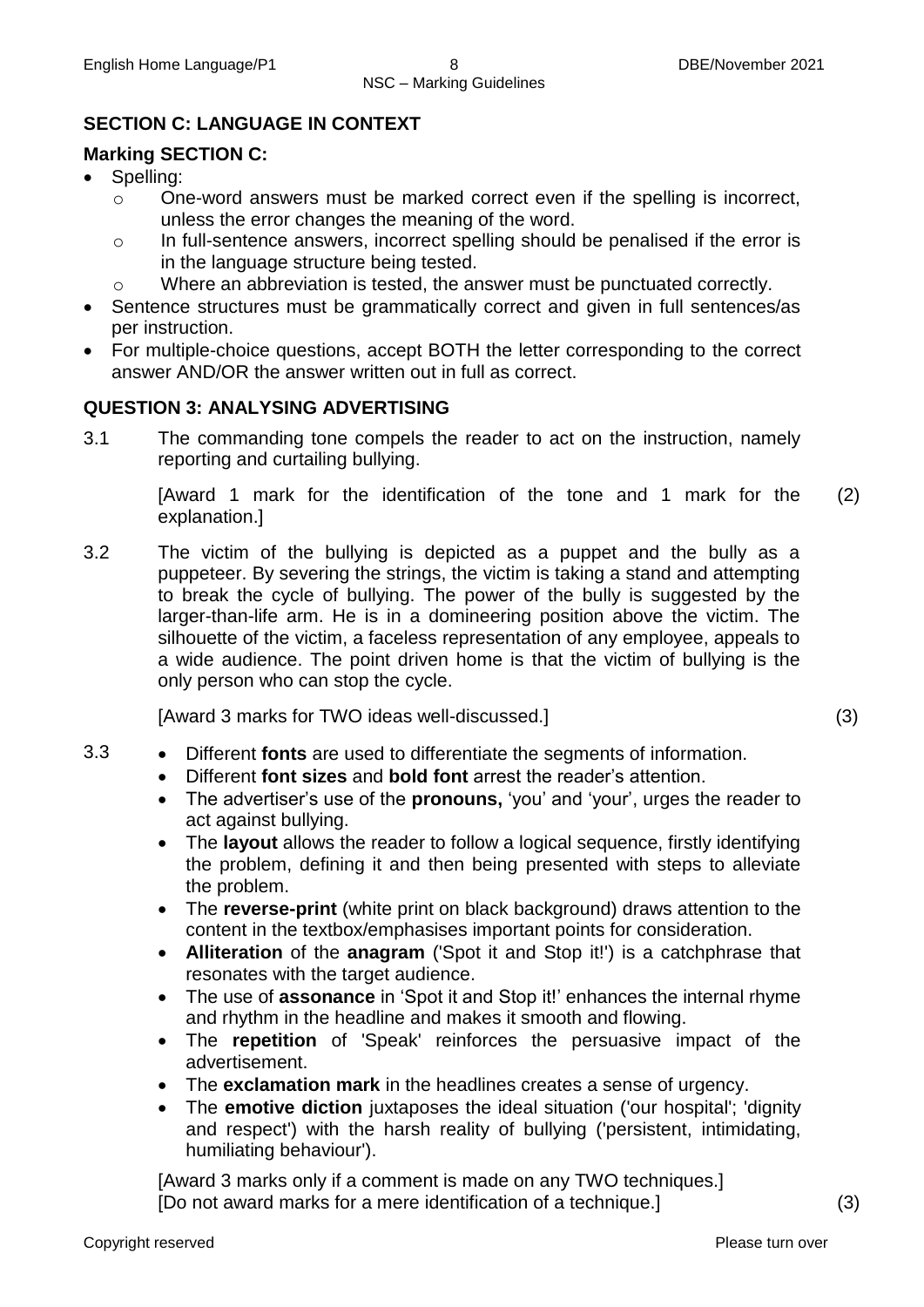NSC – Marking Guidelines

3.4 threatening/menacing/frightening

[Accept valid, alternative responses in context.] (1)

3.5 adjective (1)

#### **QUESTION 4: UNDERSTANDING OTHER ASPECTS OF THE MEDIA**

- 4.1 The boy's intention is to convince himself that his teacher will be well./He wants to give his father the impression that he is confident that she will recover. (2)
- 4.2 Frame 8 is anti-climactic, since the boy's initial bluster, followed by his brave façade, ends when he comes to terms with his teacher's condition. The boy becomes emotional when the truth dawns on him. The role reversal depicted in Frames 4 and 6 falls away in the final frame, where he finds solace in his father's embrace.

[Award 3 marks ONLY if there is a critical discussion.] [Credit valid alternative responses.] (3)

4.3 Curtis's father said (that) with the social-distancing policies, **they could not/couldn't** visit **his/Curtis's** teacher in the hospital.

> [Award 2 marks only if the THREE conversions are made.] [Award 1 mark if TWO conversions are made.] [Award 0 marks if only ONE conversion is made.] (2)

4.4 The cartoonist ridicules the manner in which narcissism has encroached on relationships. The young man is self-absorbed and paying no attention to the woman. The satirical point is driven home when the woman thinks that there is a third party involved. However, the young man's vanity/self-love, evident in the manner he gazes at his mirror, is the reason for his lack of attention.

> [Award 3 marks ONLY if the satire is discussed.] [Credit valid alternative responses.] (3)

**[10]**

**[10]**